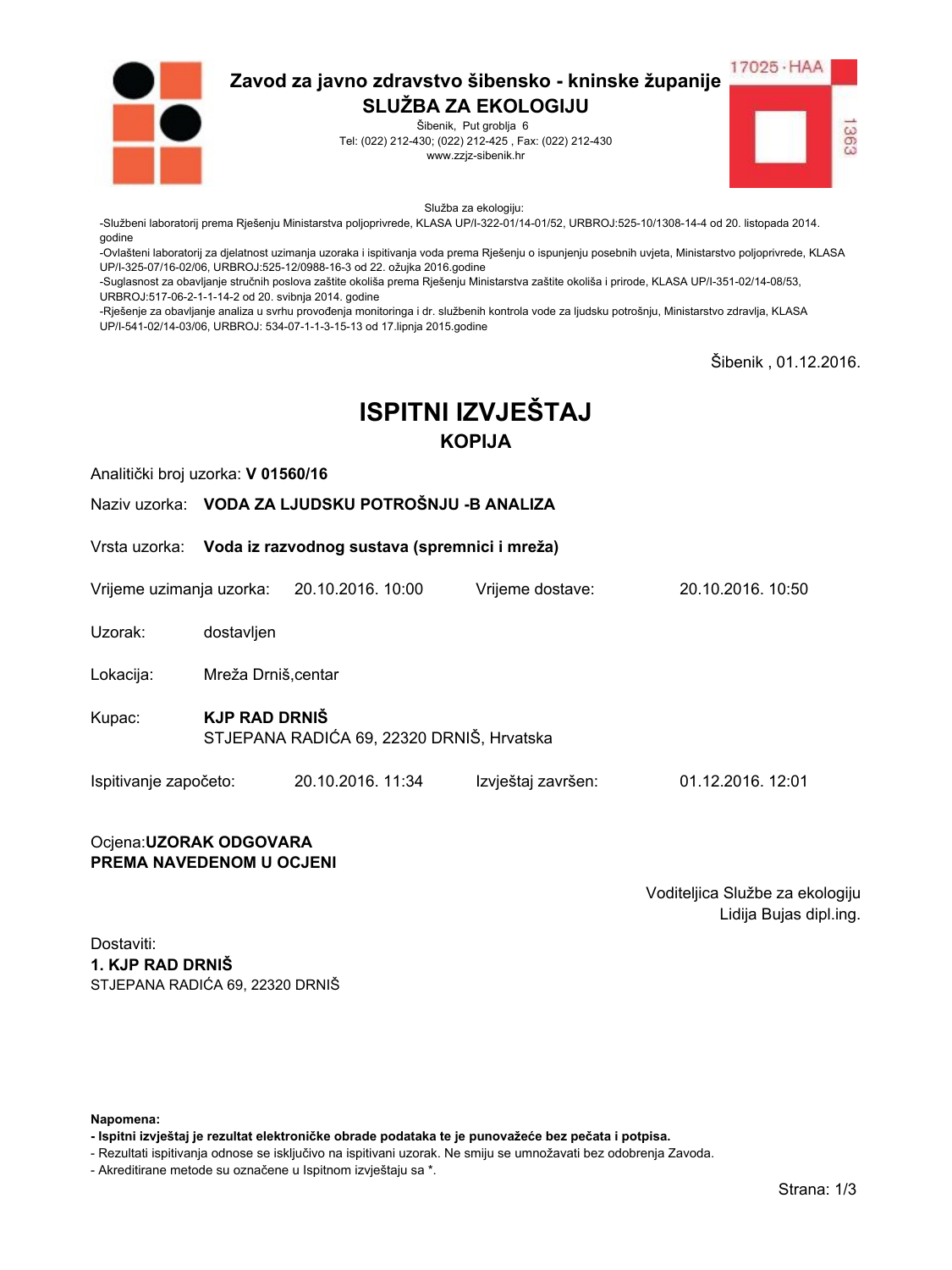### **REZULTATI ISPITIVANJA:**

| Naziv ispitivanja                      | Metoda                                              | <b>MJ</b>                             | Granice       | Rezultat   | Ispravno  |  |  |
|----------------------------------------|-----------------------------------------------------|---------------------------------------|---------------|------------|-----------|--|--|
| LABORATORIJ ZA ISPITIVANJE VODA I MORA |                                                     |                                       |               |            |           |  |  |
| Temperatura                            | SM 2550 B (22.Izd.2012.)                            | $^{\circ}$ C                          | < 25          | 19,1       | DA        |  |  |
| Boja                                   | HRN EN ISO 7887:2012                                | mg/L Pt/Co skale                      | < 20          | $<$ 1      | DA        |  |  |
| Mutnoća                                | HRN EN ISO 7027:2001*                               | NTU jedinica                          | < 4           | 0,3        | DA        |  |  |
| <b>Miris</b>                           | HRN EN 1622:2008                                    |                                       |               | <b>Bez</b> | DA        |  |  |
| Okus                                   | HRN EN 1622:2008                                    | $\overline{a}$                        |               | Bez        | DA        |  |  |
| pH                                     | <b>HRN EN ISO 10523:</b><br>2012*                   | pH-jedinica                           | $6, 5 - 9, 5$ | 7,4        | DA        |  |  |
| Električna vodljivost                  | HRN EN 27888:2008*                                  | $\mu$ Scm $^{-1}$ pri 20 $^{\circ}$ C | < 2.500       | 351        | DA        |  |  |
| Slobodni rezidualni klor               | <b>HRN EN ISO 7393-2:</b><br>2001                   | mg/L Cl <sub>2</sub>                  | ${}_{0.5}$    | 0,33       | DA        |  |  |
| Ukupna tvrdoća                         | HRN ISO 6059:1998                                   | mg/L $CaCO3$                          |               | 196        | DA        |  |  |
| Utrošak KMnO <sub>4</sub>              | HRN EN ISO 8467:2001*                               | mg/L $O_2$                            | < 5           | 0,14       | DA        |  |  |
| Amonij                                 | HRN EN ISO 14911:2001                               | mg/L $(NH_a^+)$                       | ${}_{0.5}$    | < 0,04     | DA        |  |  |
| Nitriti                                | HRN EN ISO 10304-1:<br>2009/Ispr.1:2012             | mg/L $(NO2)$                          | < 0.1         | < 0,04     | DA        |  |  |
| Nitrati                                | HRN EN ISO 10304-1:<br>2009/Ispr.1:2012             | mg/L $(NO_3)$                         | < 50          | 1,4        | DA        |  |  |
| Olovo (Pb)                             | HRN EN ISO 11885:2010                               | µg/L                                  | < 10          | <1         | DA        |  |  |
| Kadmij (Cd)                            | HRN EN ISO 11885:2010                               | µg/L                                  | < 5           | <1         | DA        |  |  |
| Cink (Zn)                              | HRN EN ISO 11885:2010                               | µg/L                                  | < 3.000       | 42,7       | DA        |  |  |
| Bakar (Cu)                             | HRN EN ISO 11885:2010                               | mg/L                                  | $\leq$ 2      | 0,003      | DA        |  |  |
| Kloridi                                | HRN EN ISO 10304-1:<br>2009/Ispr.1:2012             | mg/L CI                               | < 250         | 5,7        | DA        |  |  |
| Sulfati                                | HRN EN ISO 10304-1:<br>2009/Ispr.1:2012             | mg/l $SO_{4}^2$                       | < 250         | 4,6        | DA        |  |  |
|                                        | LABORATORIJ ZA MIKROBIOLOGIJU U SLUŽBI ZA EKOLOGIJU |                                       |               |            |           |  |  |
| Ukupni koliformi                       | Colilert, SM 9223 B (22.<br>Izd.2012.)              | n/100 mL                              | 0             | 0          | DA        |  |  |
| Escherichia coli                       | Colilert, SM 9223 B (22.<br>Izd.2012.)              | n/100 mL                              | $\mathbf 0$   | 0          | <b>DA</b> |  |  |
| Clostridium perfringens                | <b>COUNCIL DIRECTIVE</b><br>98/83/EC, MF            | cfu/100mL                             | 0             | 0          | DA        |  |  |
| Pseudomonas aeruginosa                 | HRN EN ISO 16266:2008.<br>MF                        | cfu/100mL                             | 0             | 0          | DA        |  |  |
| Broj kolonija na 37 °C                 | HRN EN ISO 6222/2000*                               | cfu/mL                                | < 20          | 0          | DA        |  |  |
| Enterokoki                             | <b>HRN EN ISO 7899-2/</b><br>2000*                  | cfu/100mL                             | 0             | 0          | DA        |  |  |
| Broj kolonija na 22 °C                 | HRN EN ISO 6222/2000*                               | cfu/mL                                | < 100         | 0          | DA        |  |  |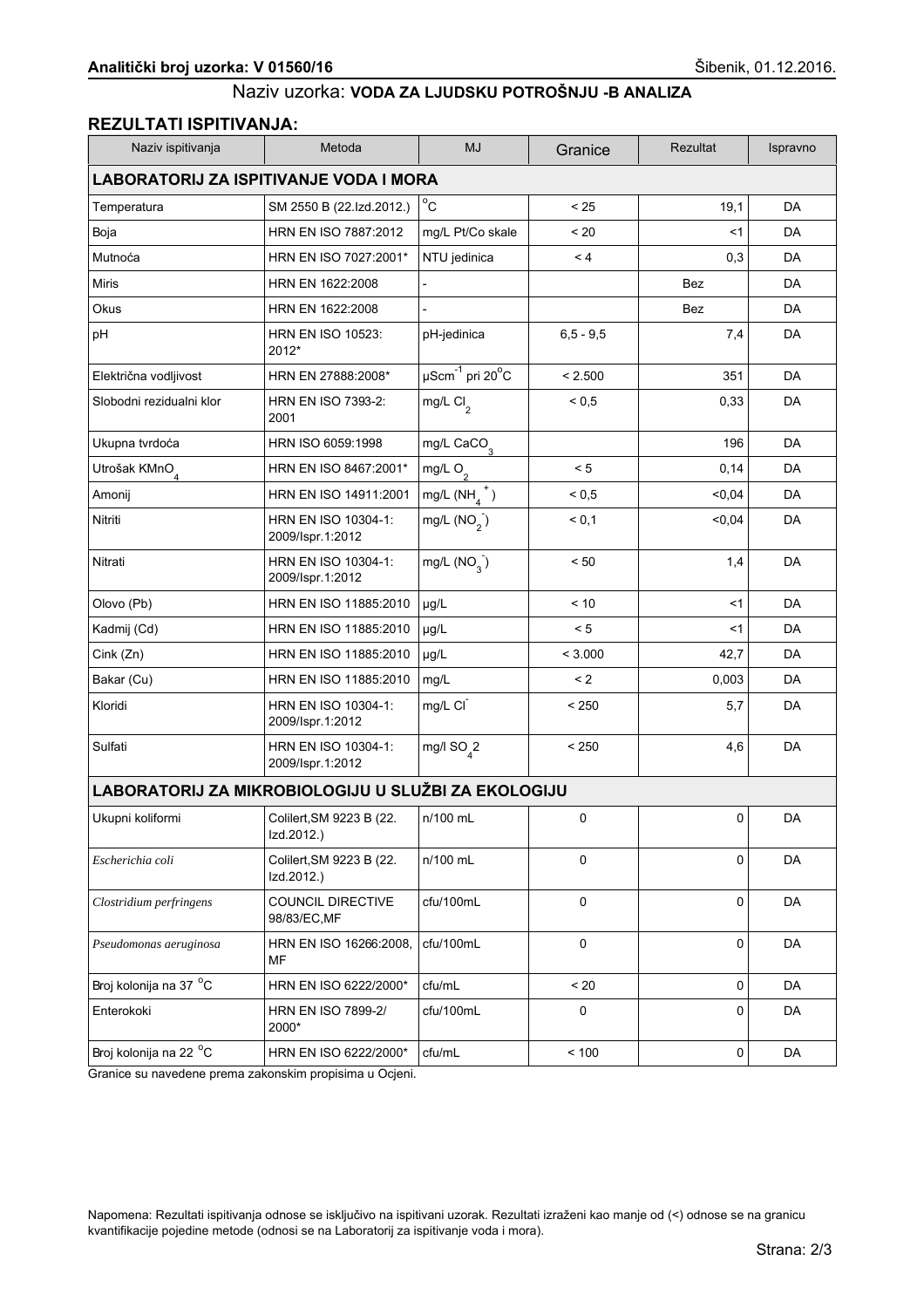## LABORATORIJ ZA ISPITIVANJE VODA I MORA **OCJENA:**

Analizirani uzorak na fizikalno-kemijske i kemijske pokazatelje SUKLADAN je uvjetima koji su propisani " Pravilnikom o parametrima sukladnosti i metodama analize vode za ljudsku potrošnju" (NN 125/13, NN 141/ 13, NN 128/15).

> Voditeljica laboratorija Lidija Bujas dipl.ing.

# LABORATORIJ ZA MIKROBIOLOGIJU U SLUŽBI ZA EKOLOGIJU **OCJENA:**

Analizirani uzorak na mikrobiološke parametre SUKLADAN je uvjetima koji su propisani "Pravilnikom o parametrima sukladnosti i metodama analize vode za ljudsku potrošnju" (NN 125/13, NN 141/13).

> Voditeljica Laboratorija za mikrobiologiju u Službi za Ekologiju Branka Unić Klarin dipl.ing.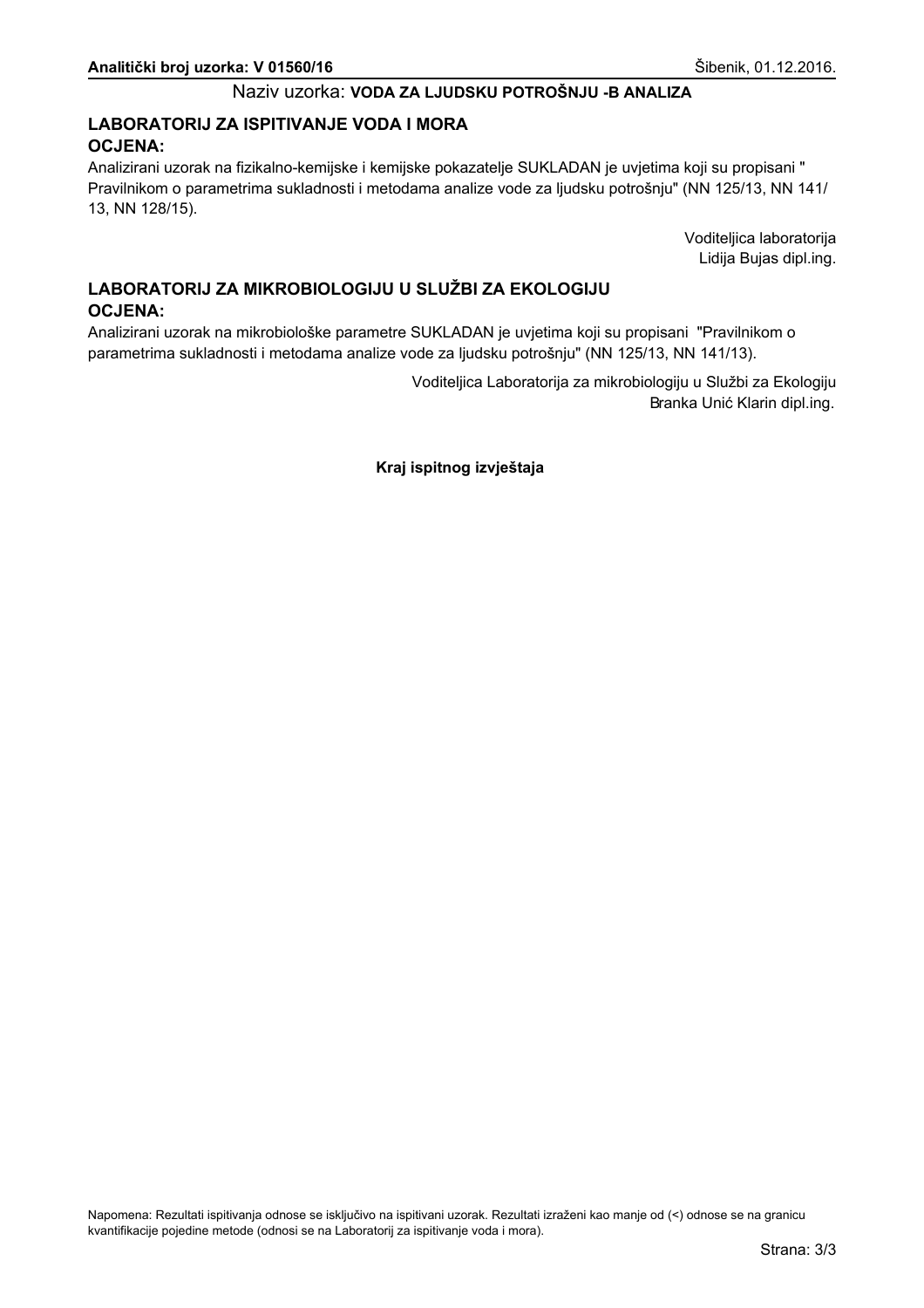

Šibenik, Put groblja 6 Tel: (022) 212-430; (022) 212-425, Fax: (022) 212-430 www.zzjz-sibenik.hr



Služba za ekologiju:

-Službeni laboratorij prema Rješenju Ministarstva poljoprivrede, KLASA UP/I-322-01/14-01/52, URBROJ:525-10/1308-14-4 od 20. listopada 2014. godine

-Ovlašteni laboratorij za djelatnost uzimanja uzoraka i ispitivanja voda prema Rješenju o ispunjenju posebnih uvjeta, Ministarstvo poljoprivrede, KLASA UP/I-325-07/16-02/06. URBROJ:525-12/0988-16-3 od 22. ožujka 2016.godine

-Suglasnost za obavljanje stručnih poslova zaštite okoliša prema Rješenju Ministarstva zaštite okoliša i prirode, KLASA UP/I-351-02/14-08/53, URBROJ:517-06-2-1-1-14-2 od 20. svibnja 2014. godine

-Rješenje za obavljanje analiza u svrhu provođenja monitoringa i dr. službenih kontrola vode za ljudsku potrošnju, Ministarstvo zdravlja, KLASA UP/I-541-02/14-03/06, URBROJ: 534-07-1-1-3-15-13 od 17.lipnja 2015.godine

Šibenik, 01.12.2016.

# **ISPITNI IZVJEŠTAJ KOPIJA**

Analitički broj uzorka: V 01559/16

Naziv uzorka: VODA ZA LJUDSKU POTROŠNJU - BANALIZA

Vrsta uzorka: Voda iz razvodnog sustava (spremnici i mreža)

Vrijeme uzimanja uzorka: 20.10.2016, 09:15 Vriieme dostave: 20 10 2016 10:50

Uzorak: dostavljen

Lokacija: Rezervar Runješa

**KJP RAD DRNIŠ** Kupac: STJEPANA RADIĆA 69, 22320 DRNIŠ, Hrvatska

Ispitivanje započeto: 20.10.2016. 11:32 Izvještaj završen: 01.12.2016. 12:01

#### Ocjena: UZORAK ODGOVARA PREMA NAVEDENOM U OCJENI

Voditeljica Službe za ekologiju Lidija Bujas dipl.ing.

Dostaviti: 1. KJP RAD DRNIŠ STJEPANA RADIĆA 69. 22320 DRNIŠ

Napomena:

- Ispitni izvještaj je rezultat elektroničke obrade podataka te je punovažeće bez pečata i potpisa.

- Rezultati ispitivanja odnose se isključivo na ispitivani uzorak. Ne smiju se umnožavati bez odobrenja Zavoda.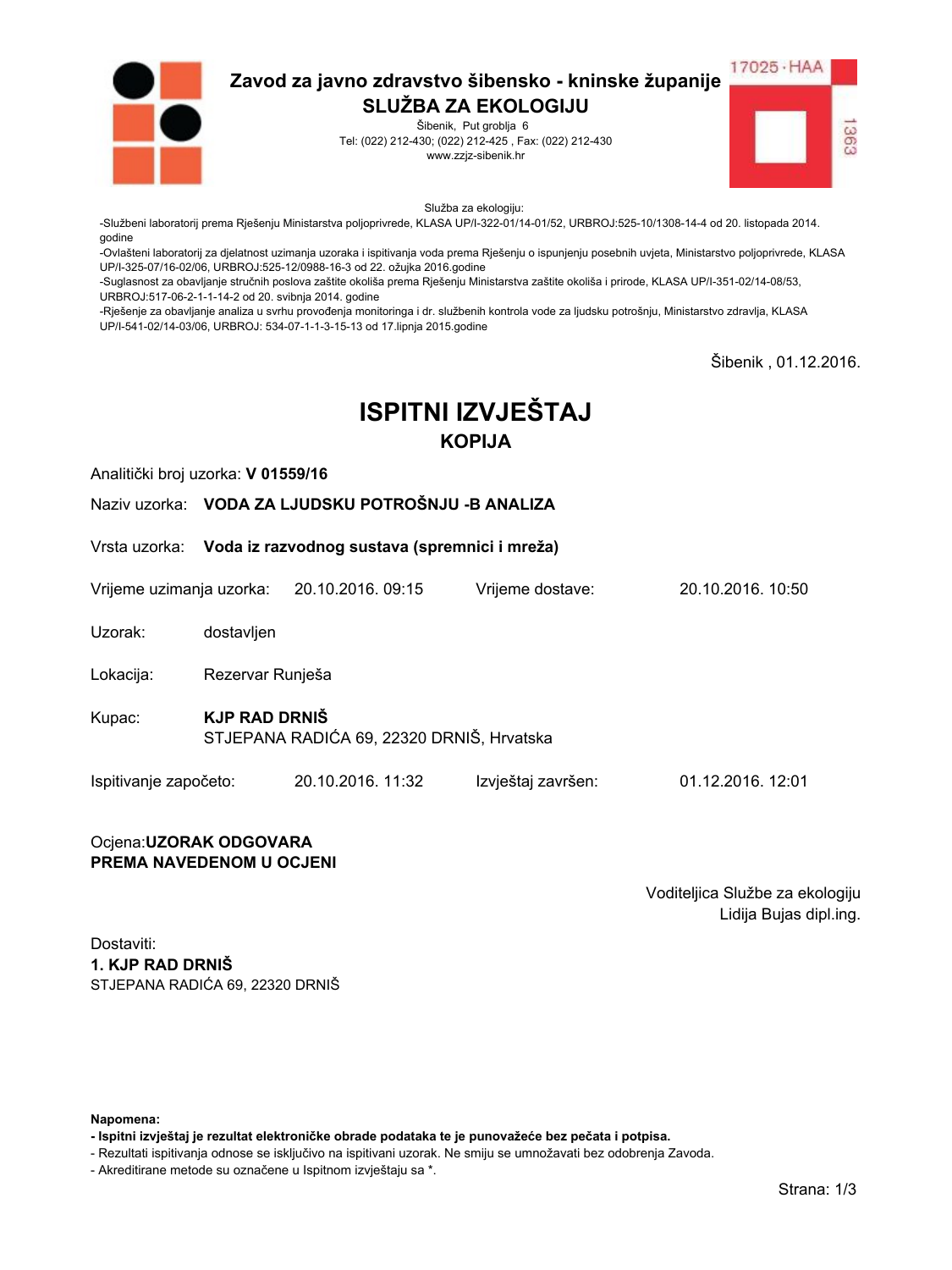## **REZULTATI ISPITIVANJA:**

| Naziv ispitivanja                             | Metoda                                              | <b>MJ</b>                             | Granice       | Rezultat   | Ispravno  |  |  |
|-----------------------------------------------|-----------------------------------------------------|---------------------------------------|---------------|------------|-----------|--|--|
| <b>LABORATORIJ ZA ISPITIVANJE VODA I MORA</b> |                                                     |                                       |               |            |           |  |  |
| Temperatura                                   | SM 2550 B (22.Izd.2012.)                            | $^{\circ}$ C                          | < 25          | 19,2       | DA        |  |  |
| Boja                                          | HRN EN ISO 7887:2012                                | mg/L Pt/Co skale                      | < 20          | $<$ 1      | DA        |  |  |
| Mutnoća                                       | HRN EN ISO 7027:2001*                               | NTU jedinica                          | < 4           | 0,31       | DA        |  |  |
| <b>Miris</b>                                  | HRN EN 1622:2008                                    |                                       |               | <b>Bez</b> | DA        |  |  |
| Okus                                          | HRN EN 1622:2008                                    | $\overline{a}$                        |               | Bez        | DA        |  |  |
| pH                                            | <b>HRN EN ISO 10523:</b><br>2012*                   | pH-jedinica                           | $6, 5 - 9, 5$ | 7,4        | DA        |  |  |
| Električna vodljivost                         | HRN EN 27888:2008*                                  | $\mu$ Scm $^{-1}$ pri 20 $^{\circ}$ C | < 2.500       | 351        | DA        |  |  |
| Slobodni rezidualni klor                      | <b>HRN EN ISO 7393-2:</b><br>2001                   | mg/L Cl <sub>2</sub>                  | ${}_{0.5}$    | 0,35       | DA        |  |  |
| Ukupna tvrdoća                                | HRN ISO 6059:1998                                   | mg/L $CaCO3$                          |               | 188        | DA        |  |  |
| Utrošak KMnO <sub>4</sub>                     | HRN EN ISO 8467:2001*                               | mg/L $O_2$                            | < 5           | 0, 13      | DA        |  |  |
| Amonij                                        | HRN EN ISO 14911:2001                               | mg/L $(NH_a^+)$                       | ${}_{0.5}$    | < 0,04     | DA        |  |  |
| Nitriti                                       | HRN EN ISO 10304-1:<br>2009/Ispr.1:2012             | mg/L $(NO2)$                          | < 0.1         | < 0,04     | DA        |  |  |
| Nitrati                                       | HRN EN ISO 10304-1:<br>2009/Ispr.1:2012             | mg/L $(NO_3)$                         | < 50          | 1,5        | DA        |  |  |
| Olovo (Pb)                                    | HRN EN ISO 11885:2010                               | µg/L                                  | < 10          | <1         | DA        |  |  |
| Kadmij (Cd)                                   | HRN EN ISO 11885:2010                               | µg/L                                  | < 5           | <1         | DA        |  |  |
| Cink (Zn)                                     | HRN EN ISO 11885:2010                               | µg/L                                  | < 3.000       | 44,8       | DA        |  |  |
| Bakar (Cu)                                    | HRN EN ISO 11885:2010                               | mg/L                                  | $\leq$ 2      | 0,003      | DA        |  |  |
| Kloridi                                       | HRN EN ISO 10304-1:<br>2009/Ispr.1:2012             | mg/L CI                               | < 250         | 5,9        | DA        |  |  |
| Sulfati                                       | HRN EN ISO 10304-1:<br>2009/Ispr.1:2012             | mg/l $SO_{4}^2$                       | < 250         | 4,8        | DA        |  |  |
|                                               | LABORATORIJ ZA MIKROBIOLOGIJU U SLUŽBI ZA EKOLOGIJU |                                       |               |            |           |  |  |
| Ukupni koliformi                              | Colilert, SM 9223 B (22.<br>Izd.2012.)              | n/100 mL                              | 0             | 0          | DA        |  |  |
| Escherichia coli                              | Colilert, SM 9223 B (22.<br>Izd.2012.)              | n/100 mL                              | $\mathbf 0$   | 0          | <b>DA</b> |  |  |
| Clostridium perfringens                       | <b>COUNCIL DIRECTIVE</b><br>98/83/EC, MF            | cfu/100mL                             | 0             | 0          | DA        |  |  |
| Pseudomonas aeruginosa                        | HRN EN ISO 16266:2008.<br>MF                        | cfu/100mL                             | 0             | 0          | DA        |  |  |
| Broj kolonija na 37 °C                        | HRN EN ISO 6222/2000*                               | cfu/mL                                | < 20          | 0          | DA        |  |  |
| Enterokoki                                    | <b>HRN EN ISO 7899-2/</b><br>2000*                  | cfu/100mL                             | 0             | 0          | DA        |  |  |
| Broj kolonija na 22 °C                        | HRN EN ISO 6222/2000*                               | cfu/mL                                | < 100         | 0          | DA        |  |  |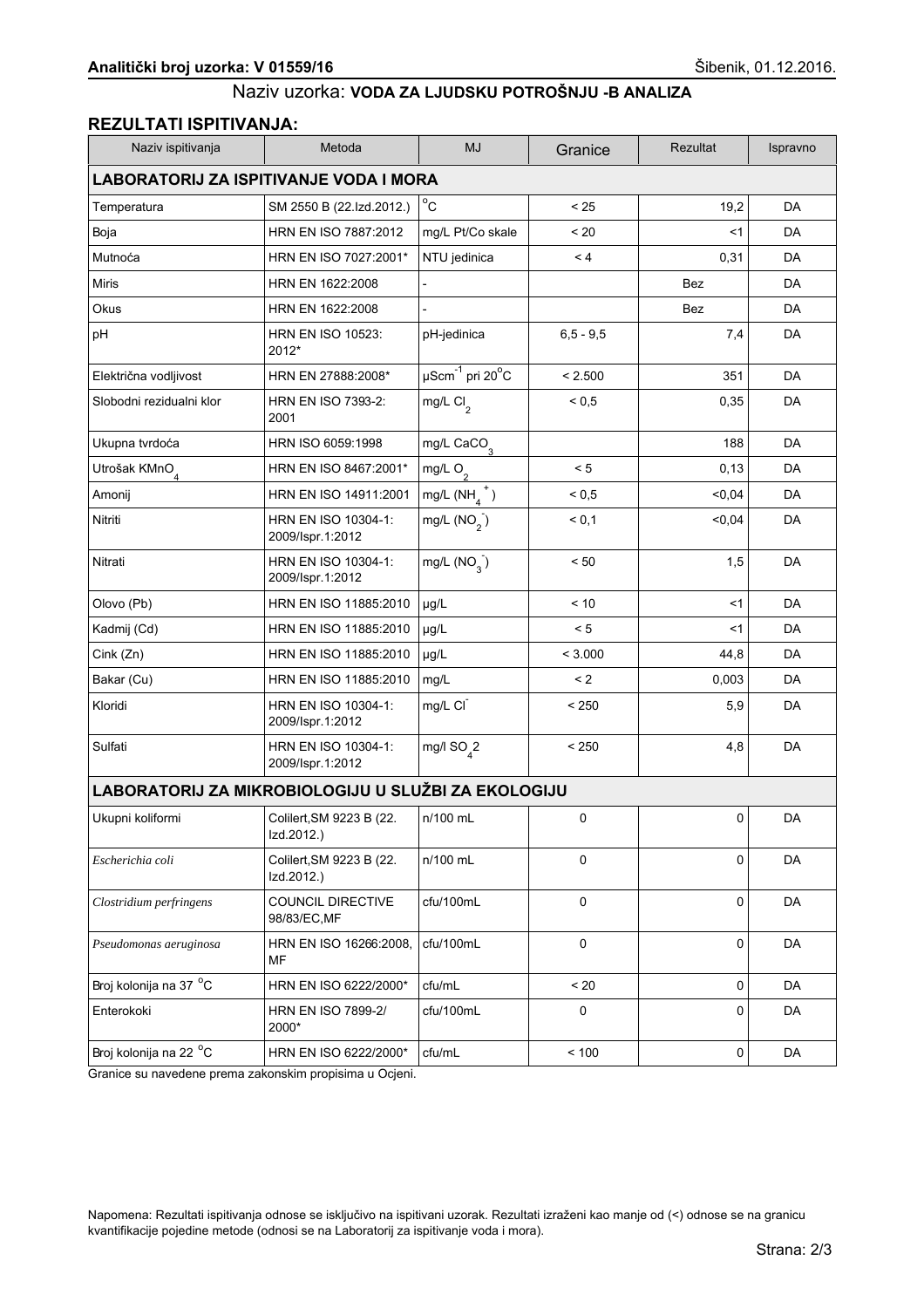## LABORATORIJ ZA ISPITIVANJE VODA I MORA **OCJENA:**

Analizirani uzorak na fizikalno-kemijske i kemijske pokazatelje SUKLADAN je uvjetima koji su propisani " Pravilnikom o parametrima sukladnosti i metodama analize vode za ljudsku potrošnju" (NN 125/13, NN 141/ 13, NN 128/15).

> Voditeljica laboratorija Lidija Bujas dipl.ing.

# LABORATORIJ ZA MIKROBIOLOGIJU U SLUŽBI ZA EKOLOGIJU **OCJENA:**

Analizirani uzorak na mikrobiološke parametre SUKLADAN je uvjetima koji su propisani "Pravilnikom o parametrima sukladnosti i metodama analize vode za ljudsku potrošnju" (NN 125/13, NN 141/13).

> Voditeljica Laboratorija za mikrobiologiju u Službi za Ekologiju Branka Unić Klarin dipl.ing.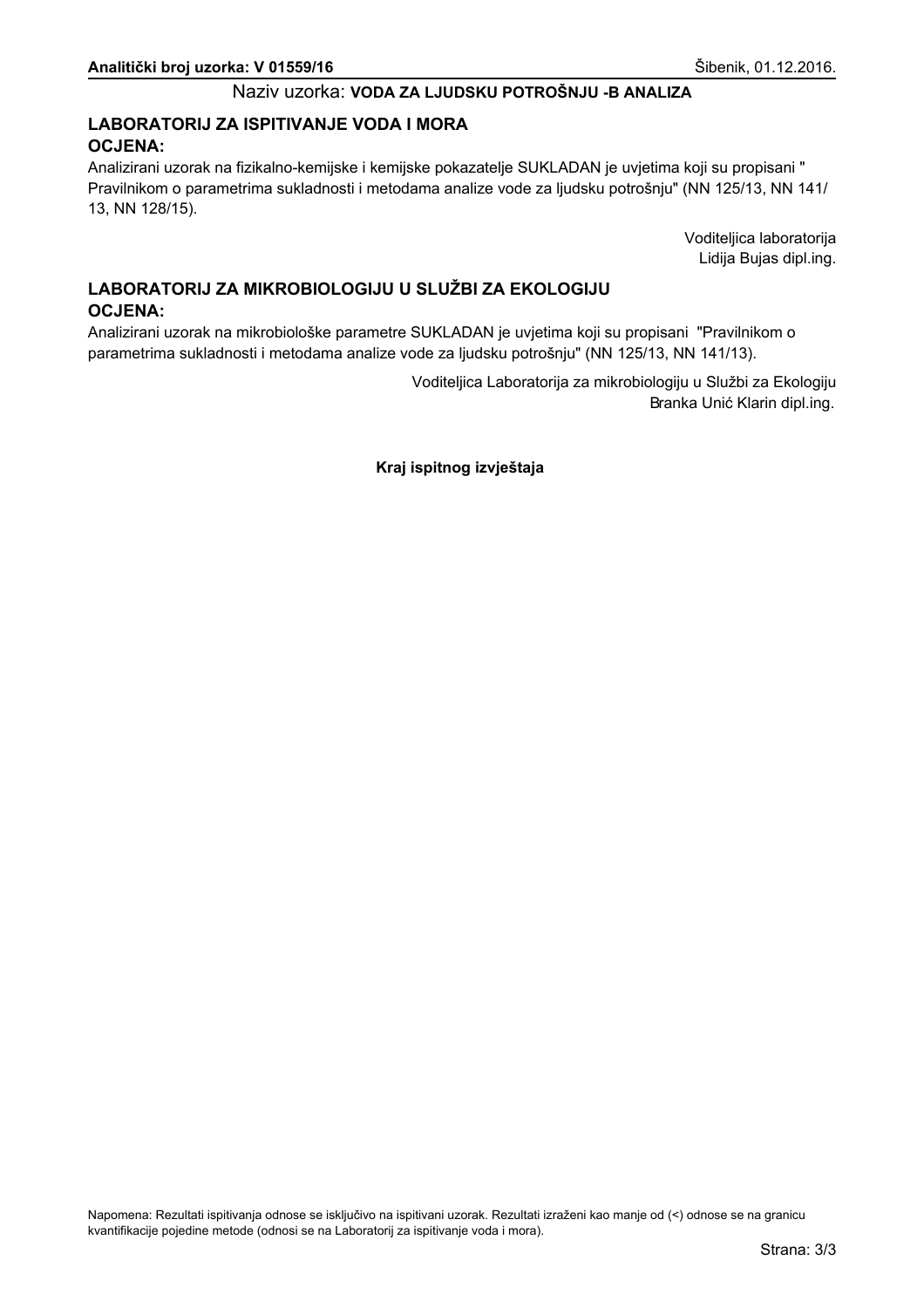

Šibenik, Put groblja 6 Tel: (022) 212-430; (022) 212-425, Fax: (022) 212-430 www.zzjz-sibenik.hr



Služba za ekologiju:

-Službeni laboratorij prema Rješenju Ministarstva poljoprivrede, KLASA UP/I-322-01/14-01/52, URBROJ:525-10/1308-14-4 od 20. listopada 2014. godine

-Ovlašteni laboratorij za djelatnost uzimanja uzoraka i ispitivanja voda prema Rješenju o ispunjenju posebnih uvjeta, Ministarstvo poljoprivrede, KLASA UP/I-325-07/16-02/06. URBROJ:525-12/0988-16-3 od 22. ožujka 2016.godine

-Suglasnost za obavljanje stručnih poslova zaštite okoliša prema Rješenju Ministarstva zaštite okoliša i prirode, KLASA UP/I-351-02/14-08/53, URBROJ:517-06-2-1-1-14-2 od 20. svibnja 2014. godine

-Rješenje za obavljanje analiza u svrhu provođenja monitoringa i dr. službenih kontrola vode za ljudsku potrošnju, Ministarstvo zdravlja, KLASA UP/I-541-02/14-03/06, URBROJ: 534-07-1-1-3-15-13 od 17.lipnja 2015.godine

Šibenik, 01.12.2016.

# **ISPITNI IZVJEŠTAJ KOPIJA**

Analitički broj uzorka: V 01558/16

Naziv uzorka: VODA ZA LJUDSKU POTROŠNJU - BANALIZA

Vrsta uzorka: Voda iz razvodnog sustava (spremnici i mreža)

Vrijeme uzimanja uzorka: 20.10.2016, 08:30 Vriieme dostave: 20 10 2016 10:50

Uzorak: dostavljen

Rezervar Čikola Lokacija:

- **KJP RAD DRNIŠ** Kupac: STJEPANA RADIĆA 69, 22320 DRNIŠ, Hrvatska
- Ispitivanje započeto: 20.10.2016. 11:31 Izvještaj završen: 01.12.2016. 12:01

#### Ocjena: UZORAK ODGOVARA PREMA NAVEDENOM U OCJENI

Voditeljica Službe za ekologiju Lidija Bujas dipl.ing.

Dostaviti: 1. KJP RAD DRNIŠ STJEPANA RADIĆA 69. 22320 DRNIŠ

Napomena:

- Ispitni izvještaj je rezultat elektroničke obrade podataka te je punovažeće bez pečata i potpisa.

- Rezultati ispitivanja odnose se isključivo na ispitivani uzorak. Ne smiju se umnožavati bez odobrenja Zavoda.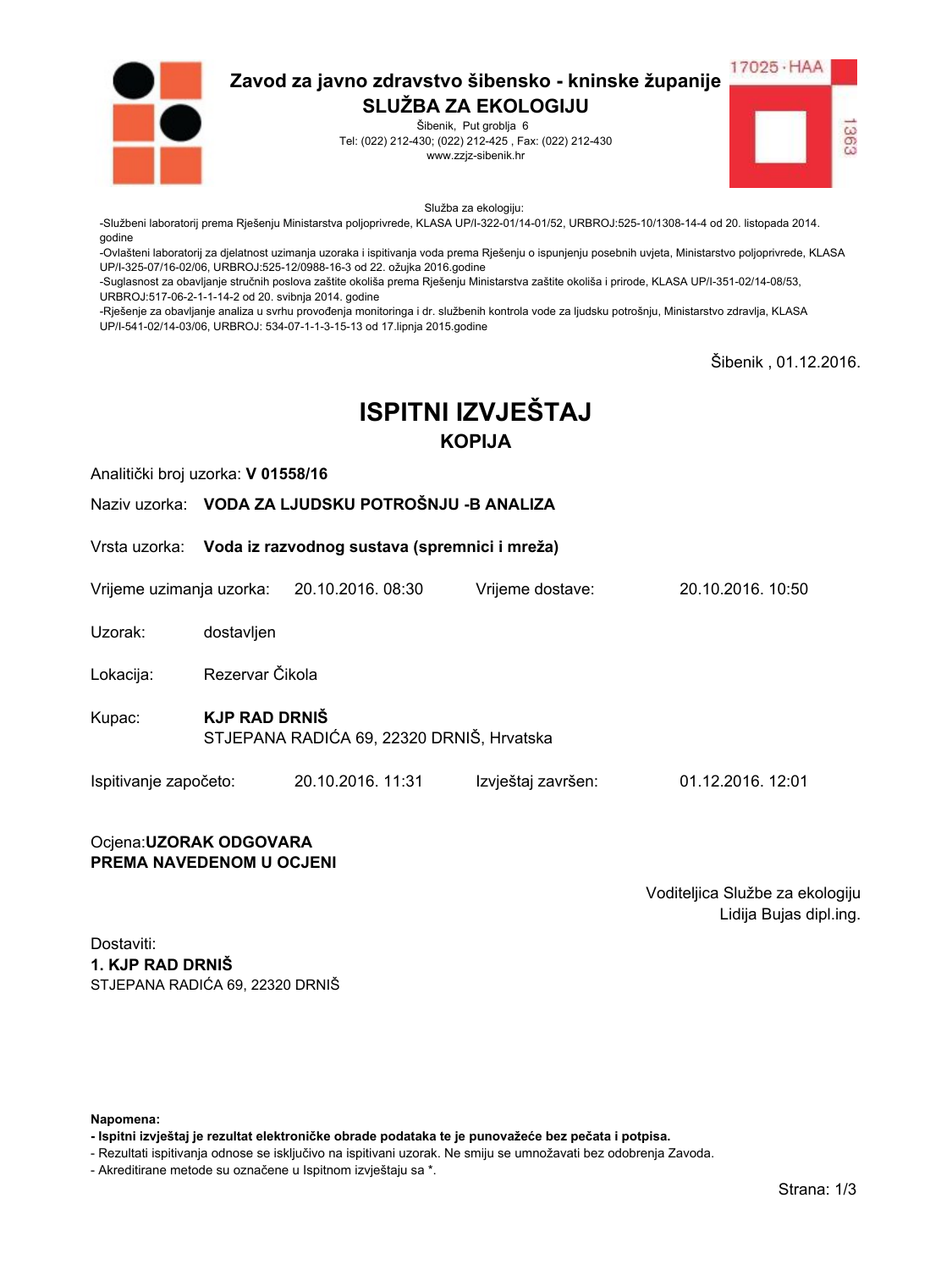## **REZULTATI ISPITIVANJA:**

| Naziv ispitivanja                             | Metoda                                              | <b>MJ</b>                             | Granice       | Rezultat   | Ispravno  |  |  |
|-----------------------------------------------|-----------------------------------------------------|---------------------------------------|---------------|------------|-----------|--|--|
| <b>LABORATORIJ ZA ISPITIVANJE VODA I MORA</b> |                                                     |                                       |               |            |           |  |  |
| Temperatura                                   | SM 2550 B (22.Izd.2012.)                            | $^{\circ}$ C                          | < 25          | 19,2       | DA        |  |  |
| Boja                                          | HRN EN ISO 7887:2012                                | mg/L Pt/Co skale                      | < 20          | $<$ 1      | DA        |  |  |
| Mutnoća                                       | HRN EN ISO 7027:2001*                               | NTU jedinica                          | < 4           | 0,31       | DA        |  |  |
| <b>Miris</b>                                  | HRN EN 1622:2008                                    |                                       |               | <b>Bez</b> | DA        |  |  |
| Okus                                          | HRN EN 1622:2008                                    | $\overline{a}$                        |               | Bez        | DA        |  |  |
| pH                                            | <b>HRN EN ISO 10523:</b><br>2012*                   | pH-jedinica                           | $6, 5 - 9, 5$ | 7,5        | DA        |  |  |
| Električna vodljivost                         | HRN EN 27888:2008*                                  | $\mu$ Scm $^{-1}$ pri 20 $^{\circ}$ C | < 2.500       | 349        | DA        |  |  |
| Slobodni rezidualni klor                      | <b>HRN EN ISO 7393-2:</b><br>2001                   | mg/L Cl <sub>2</sub>                  | ${}_{0.5}$    | 0,3        | DA        |  |  |
| Ukupna tvrdoća                                | HRN ISO 6059:1998                                   | mg/L $CaCO3$                          |               | 192        | DA        |  |  |
| Utrošak KMnO <sub>4</sub>                     | HRN EN ISO 8467:2001*                               | mg/L $O_2$                            | < 5           | 0,99       | DA        |  |  |
| Amonij                                        | HRN EN ISO 14911:2001                               | $mg/L(NH_4^+)$                        | ${}_{0.5}$    | < 0.04     | DA        |  |  |
| Nitriti                                       | HRN EN ISO 10304-1:<br>2009/Ispr.1:2012             | mg/L $(NO2)$                          | < 0.1         | < 0,04     | DA        |  |  |
| Nitrati                                       | HRN EN ISO 10304-1:<br>2009/Ispr.1:2012             | mg/L $(NO_3)$                         | < 50          | 1,5        | DA        |  |  |
| Olovo (Pb)                                    | HRN EN ISO 11885:2010                               | µg/L                                  | < 10          | <1         | DA        |  |  |
| Kadmij (Cd)                                   | HRN EN ISO 11885:2010                               | µg/L                                  | < 5           | <1         | DA        |  |  |
| Cink (Zn)                                     | HRN EN ISO 11885:2010                               | µg/L                                  | < 3.000       | 44         | DA        |  |  |
| Bakar (Cu)                                    | HRN EN ISO 11885:2010                               | mg/L                                  | $\leq$ 2      | 0,003      | DA        |  |  |
| Kloridi                                       | HRN EN ISO 10304-1:<br>2009/Ispr.1:2012             | mg/L CI                               | < 250         | 5,7        | DA        |  |  |
| Sulfati                                       | HRN EN ISO 10304-1:<br>2009/Ispr.1:2012             | mg/l $SO_{4}^2$                       | < 250         | 4,7        | DA        |  |  |
|                                               | LABORATORIJ ZA MIKROBIOLOGIJU U SLUŽBI ZA EKOLOGIJU |                                       |               |            |           |  |  |
| Ukupni koliformi                              | Colilert, SM 9223 B (22.<br>Izd.2012.)              | n/100 mL                              | 0             | 0          | DA        |  |  |
| Escherichia coli                              | Colilert, SM 9223 B (22.<br>Izd.2012.)              | n/100 mL                              | $\mathbf 0$   | 0          | <b>DA</b> |  |  |
| Clostridium perfringens                       | <b>COUNCIL DIRECTIVE</b><br>98/83/EC, MF            | cfu/100mL                             | 0             | 0          | DA        |  |  |
| Pseudomonas aeruginosa                        | HRN EN ISO 16266:2008.<br>MF                        | cfu/100mL                             | 0             | 0          | DA        |  |  |
| Broj kolonija na 37 °C                        | HRN EN ISO 6222/2000*                               | cfu/mL                                | < 20          | 0          | DA        |  |  |
| Enterokoki                                    | <b>HRN EN ISO 7899-2/</b><br>2000*                  | cfu/100mL                             | 0             | 0          | DA        |  |  |
| Broj kolonija na 22 °C                        | HRN EN ISO 6222/2000*                               | cfu/mL                                | < 100         | 0          | DA        |  |  |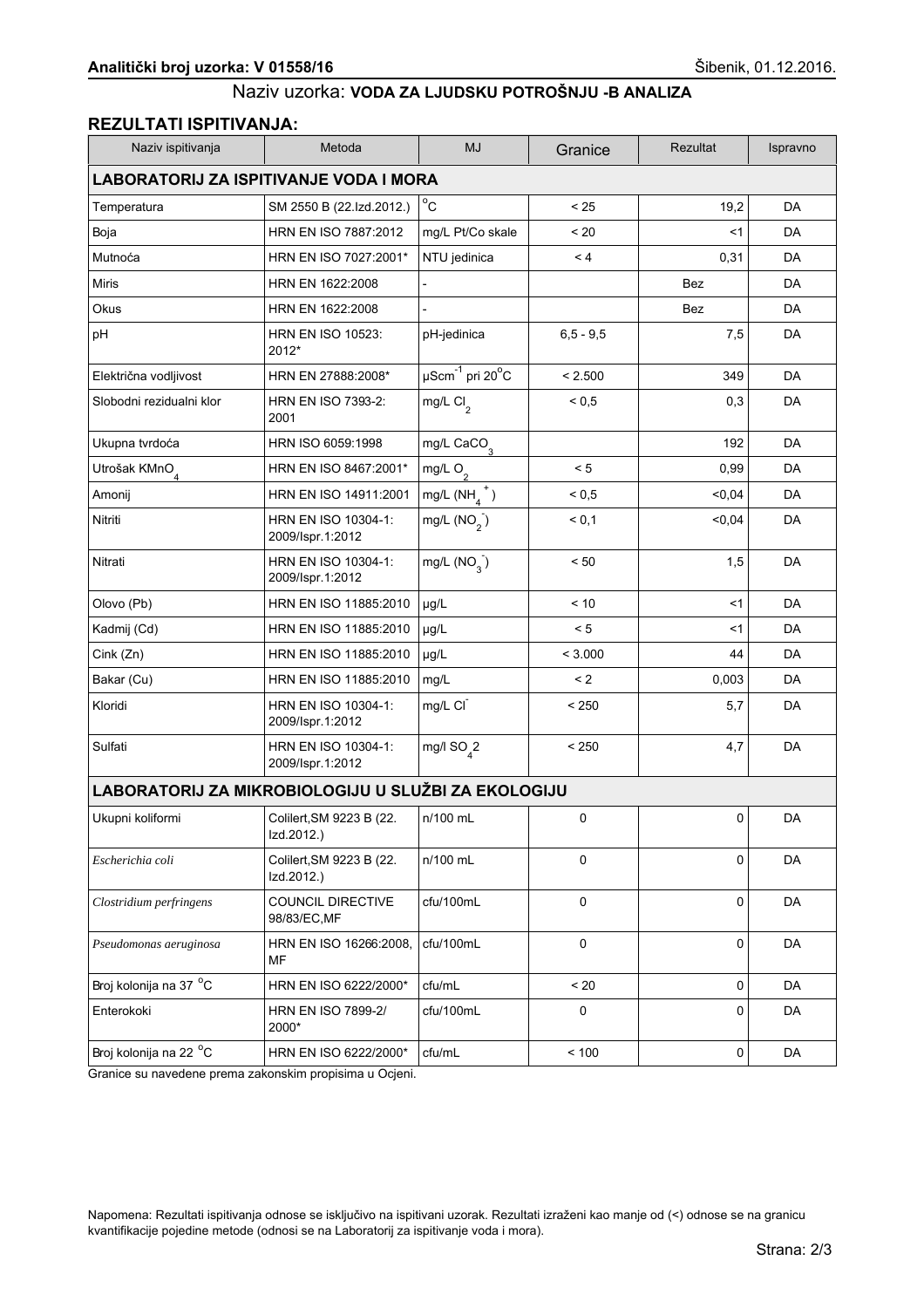## LABORATORIJ ZA ISPITIVANJE VODA I MORA **OCJENA:**

Analizirani uzorak na fizikalno-kemijske i kemijske pokazatelje SUKLADAN je uvjetima koji su propisani " Pravilnikom o parametrima sukladnosti i metodama analize vode za ljudsku potrošnju" (NN 125/13, NN 141/ 13, NN 128/15).

> Voditeljica laboratorija Lidija Bujas dipl.ing.

# LABORATORIJ ZA MIKROBIOLOGIJU U SLUŽBI ZA EKOLOGIJU **OCJENA:**

Analizirani uzorak na mikrobiološke parametre SUKLADAN je uvjetima koji su propisani "Pravilnikom o parametrima sukladnosti i metodama analize vode za ljudsku potrošnju" (NN 125/13, NN 141/13).

> Voditeljica Laboratorija za mikrobiologiju u Službi za Ekologiju Branka Unić Klarin dipl.ing.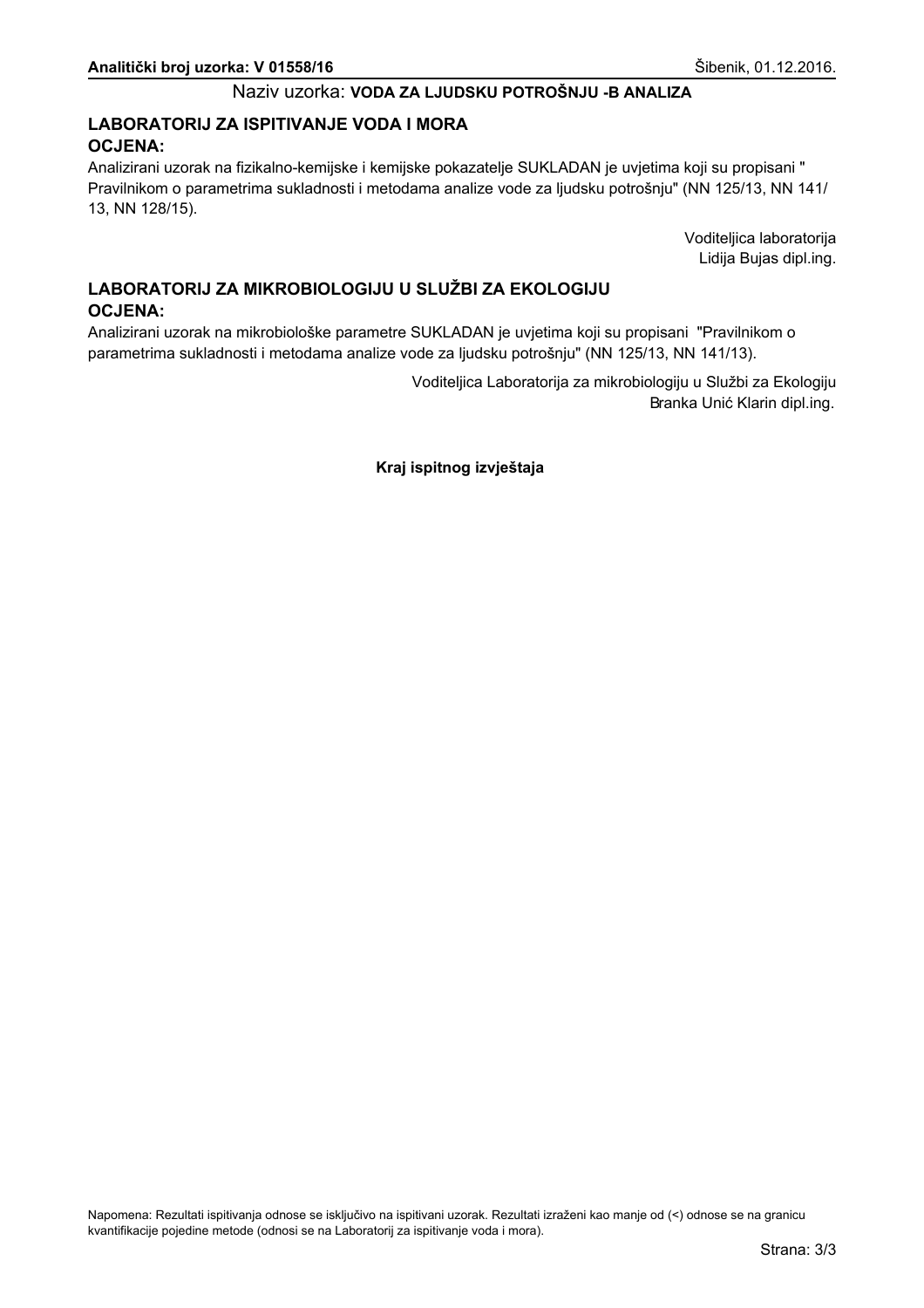

Šibenik, Put groblja 6 Tel: (022) 212-430; (022) 212-425, Fax: (022) 212-430 www.zzjz-sibenik.hr



Služba za ekologiju:

-Službeni laboratorij prema Rješenju Ministarstva poljoprivrede, KLASA UP/I-322-01/14-01/52, URBROJ:525-10/1308-14-4 od 20. listopada 2014. godine

-Ovlašteni laboratorij za djelatnost uzimanja uzoraka i ispitivanja voda prema Rješenju o ispunjenju posebnih uvjeta, Ministarstvo poljoprivrede, KLASA UP/I-325-07/16-02/06. URBROJ:525-12/0988-16-3 od 22. ožujka 2016.godine

-Suglasnost za obavljanje stručnih poslova zaštite okoliša prema Rješenju Ministarstva zaštite okoliša i prirode, KLASA UP/I-351-02/14-08/53, URBROJ:517-06-2-1-1-14-2 od 20. svibnja 2014. godine

-Rješenje za obavljanje analiza u svrhu provođenja monitoringa i dr. službenih kontrola vode za ljudsku potrošnju, Ministarstvo zdravlja, KLASA UP/I-541-02/14-03/06, URBROJ: 534-07-1-1-3-15-13 od 17.lipnja 2015.godine

Šibenik, 01.12.2016.

# **ISPITNI IZVJEŠTAJ KOPIJA**

Analitički broj uzorka: V 01557/16

Naziv uzorka: VODA ZA LJUDSKU POTROŠNJU - BANALIZA

Vrsta uzorka: Voda iz razvodnog sustava (spremnici i mreža)

Vrijeme uzimanja uzorka: 20.10.2016, 07:50 Vriieme dostave: 20 10 2016 10:50

Uzorak: dostavljen

Mreža Gradac Lokacija:

**KJP RAD DRNIŠ** Kupac: STJEPANA RADIĆA 69, 22320 DRNIŠ, Hrvatska

Ispitivanje započeto: 20.10.2016. 11:22 Izvještaj završen: 01.12.2016. 12:01

#### Ocjena: UZORAK ODGOVARA PREMA NAVEDENOM U OCJENI

Voditeljica Službe za ekologiju Lidija Bujas dipl.ing.

Dostaviti: 1. KJP RAD DRNIŠ STJEPANA RADIĆA 69. 22320 DRNIŠ

Napomena:

- Ispitni izvještaj je rezultat elektroničke obrade podataka te je punovažeće bez pečata i potpisa.

- Rezultati ispitivanja odnose se isključivo na ispitivani uzorak. Ne smiju se umnožavati bez odobrenja Zavoda.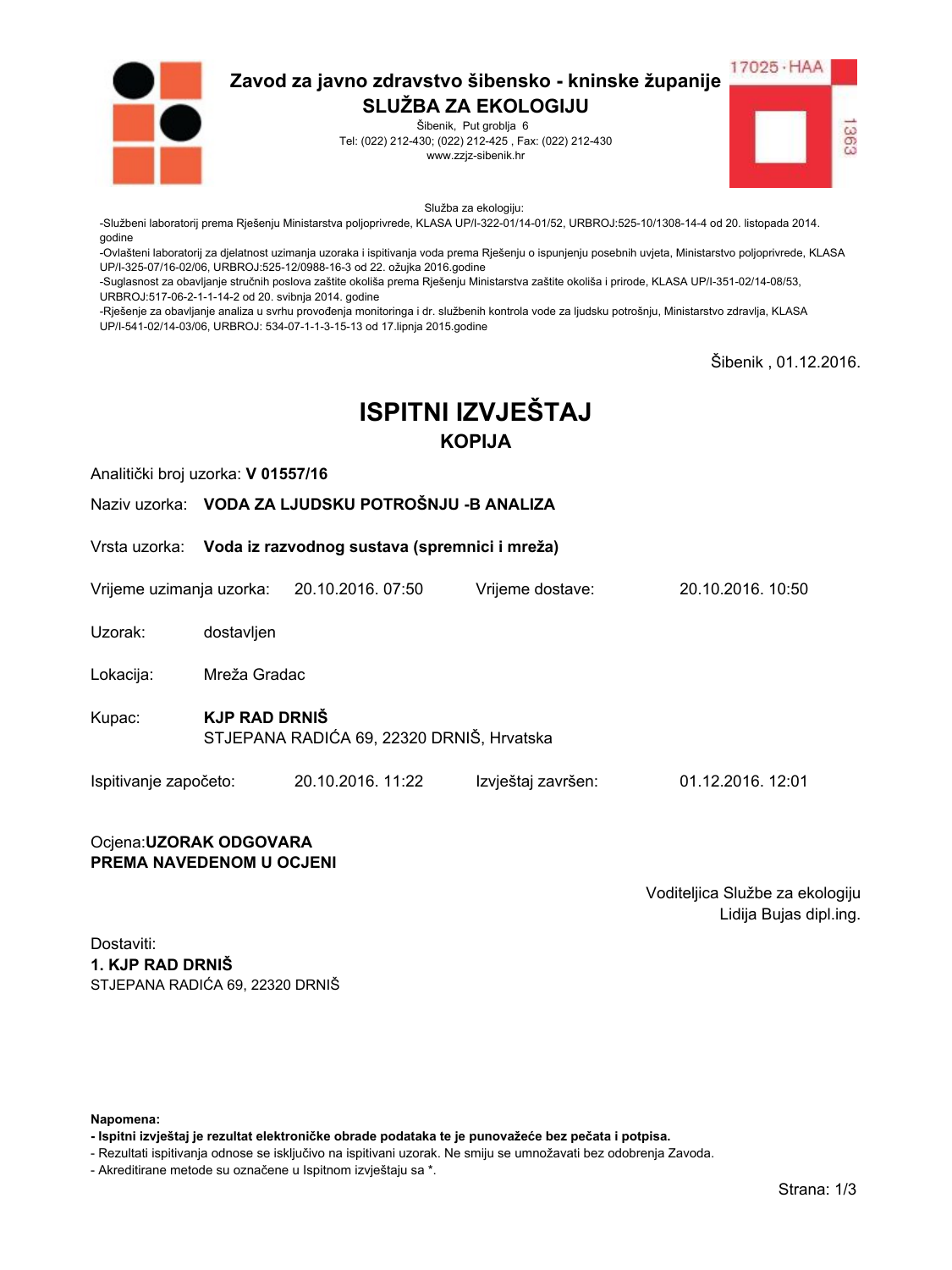## **REZULTATI ISPITIVANJA:**

| Naziv ispitivanja                             | Metoda                                              | <b>MJ</b>                             | Granice       | Rezultat   | Ispravno  |  |  |
|-----------------------------------------------|-----------------------------------------------------|---------------------------------------|---------------|------------|-----------|--|--|
| <b>LABORATORIJ ZA ISPITIVANJE VODA I MORA</b> |                                                     |                                       |               |            |           |  |  |
| Temperatura                                   | SM 2550 B (22.Izd.2012.)                            | $^{\circ}$ C                          | < 25          | 19,1       | DA        |  |  |
| Boja                                          | HRN EN ISO 7887:2012                                | mg/L Pt/Co skale                      | < 20          | $<$ 1      | DA        |  |  |
| Mutnoća                                       | HRN EN ISO 7027:2001*                               | NTU jedinica                          | < 4           | 0,36       | DA        |  |  |
| <b>Miris</b>                                  | HRN EN 1622:2008                                    |                                       |               | <b>BEZ</b> | DA        |  |  |
| Okus                                          | HRN EN 1622:2008                                    | $\overline{a}$                        |               | <b>BEZ</b> | DA        |  |  |
| pH                                            | <b>HRN EN ISO 10523:</b><br>2012*                   | pH-jedinica                           | $6, 5 - 9, 5$ | 7,4        | DA        |  |  |
| Električna vodljivost                         | HRN EN 27888:2008*                                  | $\mu$ Scm $^{-1}$ pri 20 $^{\circ}$ C | < 2.500       | 348        | DA        |  |  |
| Slobodni rezidualni klor                      | <b>HRN EN ISO 7393-2:</b><br>2001                   | mg/L Cl <sub>2</sub>                  | ${}_{0.5}$    | 0,33       | DA        |  |  |
| Ukupna tvrdoća                                | HRN ISO 6059:1998                                   | mg/L $CaCO3$                          |               | 192        | DA        |  |  |
| Utrošak KMnO <sub>4</sub>                     | HRN EN ISO 8467:2001*                               | mg/L $O_2$                            | < 5           | 0,22       | DA        |  |  |
| Amonij                                        | HRN EN ISO 14911:2001                               | $mg/L(NH_4^+)$                        | ${}_{0.5}$    | < 0,04     | DA        |  |  |
| Nitriti                                       | HRN EN ISO 10304-1:<br>2009/Ispr.1:2012             | mg/L $(NO2)$                          | < 0.1         | < 0,04     | DA        |  |  |
| Nitrati                                       | HRN EN ISO 10304-1:<br>2009/Ispr.1:2012             | mg/L $(NO_3)$                         | < 50          | 1,5        | DA        |  |  |
| Olovo (Pb)                                    | HRN EN ISO 11885:2010                               | µg/L                                  | < 10          | <1         | DA        |  |  |
| Kadmij (Cd)                                   | HRN EN ISO 11885:2010                               | µg/L                                  | < 5           | <1         | DA        |  |  |
| Cink (Zn)                                     | HRN EN ISO 11885:2010                               | µg/L                                  | < 3.000       | 43         | DA        |  |  |
| Bakar (Cu)                                    | HRN EN ISO 11885:2010                               | mg/L                                  | $\leq$ 2      | 0,003      | DA        |  |  |
| Kloridi                                       | HRN EN ISO 10304-1:<br>2009/Ispr.1:2012             | mg/L CI                               | < 250         | 5,7        | DA        |  |  |
| Sulfati                                       | HRN EN ISO 10304-1:<br>2009/Ispr.1:2012             | mg/l $SO_{4}^2$                       | < 250         | 4,7        | DA        |  |  |
|                                               | LABORATORIJ ZA MIKROBIOLOGIJU U SLUŽBI ZA EKOLOGIJU |                                       |               |            |           |  |  |
| Ukupni koliformi                              | Colilert, SM 9223 B (22.<br>Izd.2012.)              | n/100 mL                              | 0             | 0          | DA        |  |  |
| Escherichia coli                              | Colilert, SM 9223 B (22.<br>Izd.2012.)              | n/100 mL                              | $\mathbf 0$   | 0          | <b>DA</b> |  |  |
| Clostridium perfringens                       | <b>COUNCIL DIRECTIVE</b><br>98/83/EC, MF            | cfu/100mL                             | 0             | 0          | DA        |  |  |
| Pseudomonas aeruginosa                        | HRN EN ISO 16266:2008.<br>MF                        | cfu/100mL                             | 0             | 0          | DA        |  |  |
| Broj kolonija na 37 °C                        | HRN EN ISO 6222/2000*                               | cfu/mL                                | < 20          | 0          | DA        |  |  |
| Enterokoki                                    | <b>HRN EN ISO 7899-2/</b><br>2000*                  | cfu/100mL                             | 0             | 0          | DA        |  |  |
| Broj kolonija na 22 °C                        | HRN EN ISO 6222/2000*                               | cfu/mL                                | < 100         | 0          | DA        |  |  |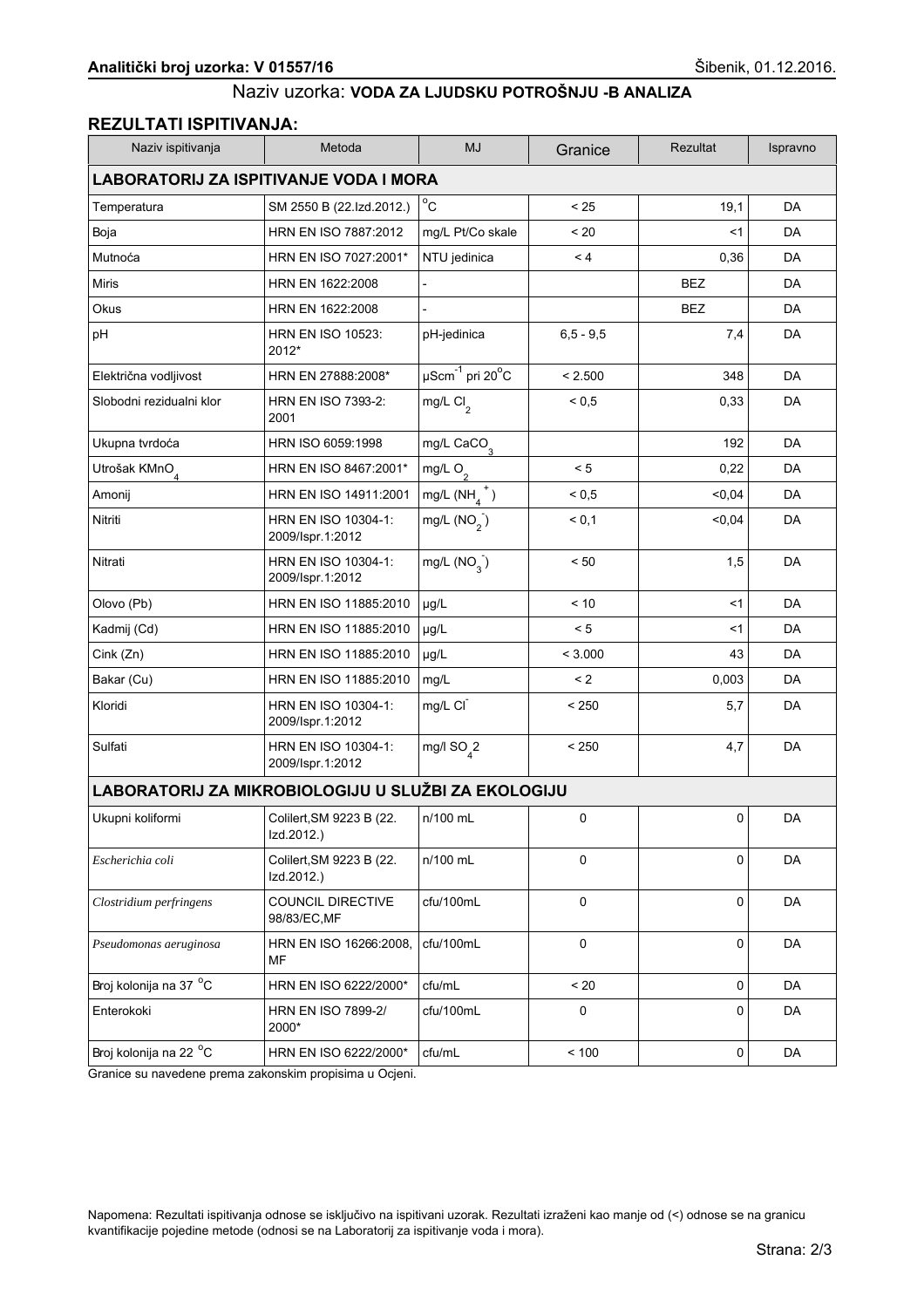## LABORATORIJ ZA ISPITIVANJE VODA I MORA **OCJENA:**

Analizirani uzorak na fizikalno-kemijske i kemijske pokazatelje SUKLADAN je uvjetima koji su propisani " Pravilnikom o parametrima sukladnosti i metodama analize vode za ljudsku potrošnju" (NN 125/13, NN 141/ 13, NN 128/15).

> Voditeljica laboratorija Lidija Bujas dipl.ing.

# LABORATORIJ ZA MIKROBIOLOGIJU U SLUŽBI ZA EKOLOGIJU **OCJENA:**

Analizirani uzorak na mikrobiološke parametre SUKLADAN je uvjetima koji su propisani "Pravilnikom o parametrima sukladnosti i metodama analize vode za ljudsku potrošnju" (NN 125/13, NN 141/13).

> Voditeljica Laboratorija za mikrobiologiju u Službi za Ekologiju Branka Unić Klarin dipl.ing.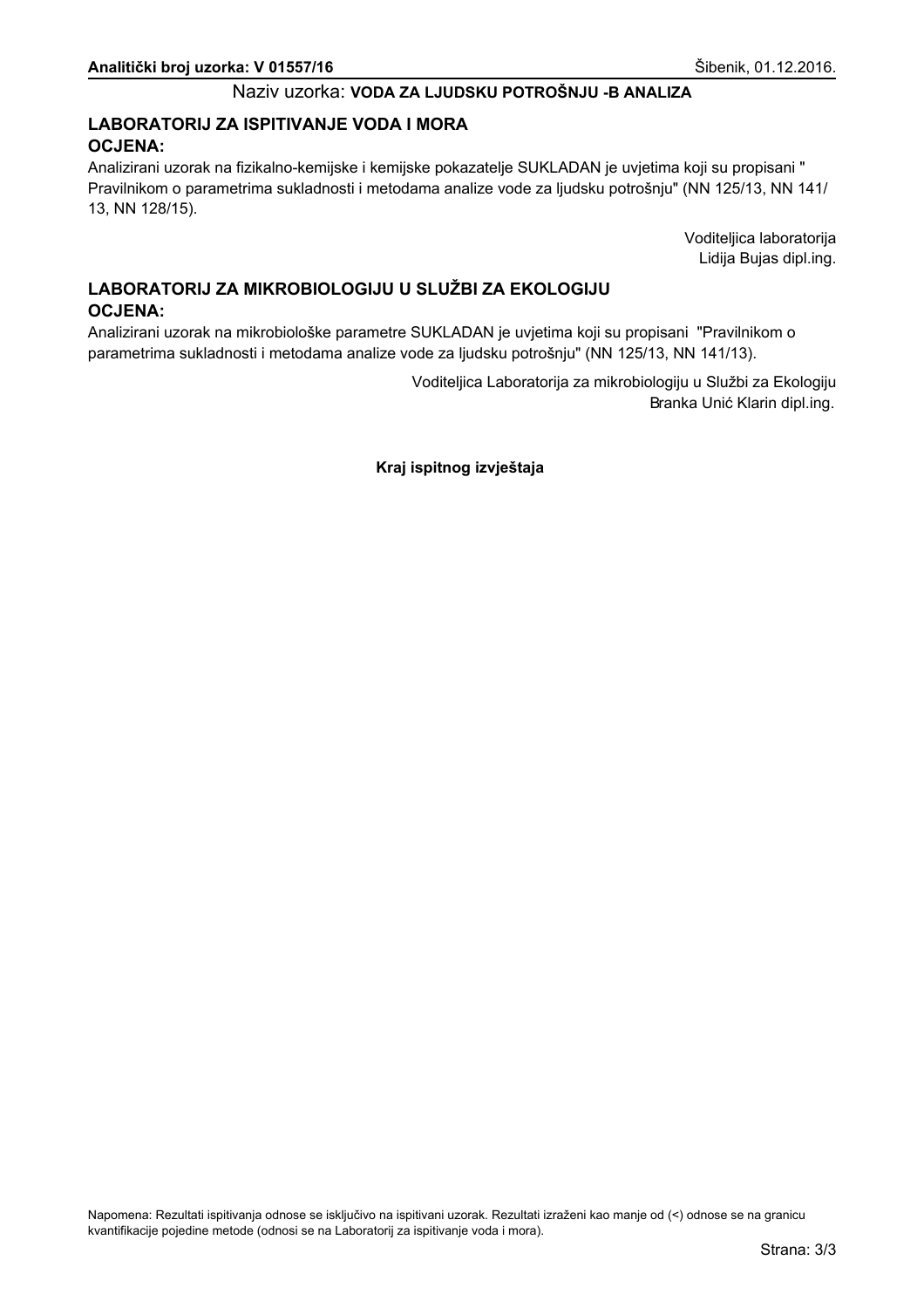

Šibenik, Put groblja 6 Tel: (022) 212-430; (022) 212-425, Fax: (022) 212-430 www.zzjz-sibenik.hr



Služba za ekologiju:

-Službeni laboratorij prema Rješenju Ministarstva poljoprivrede, KLASA UP/I-322-01/14-01/52, URBROJ:525-10/1308-14-4 od 20. listopada 2014. godine

-Ovlašteni laboratorij za djelatnost uzimanja uzoraka i ispitivanja voda prema Rješenju o ispunjenju posebnih uvjeta, Ministarstvo poljoprivrede, KLASA UP/I-325-07/16-02/06. URBROJ:525-12/0988-16-3 od 22. ožujka 2016.godine

-Suglasnost za obavljanje stručnih poslova zaštite okoliša prema Rješenju Ministarstva zaštite okoliša i prirode, KLASA UP/I-351-02/14-08/53, URBROJ:517-06-2-1-1-14-2 od 20. svibnja 2014. godine

-Rješenje za obavljanje analiza u svrhu provođenja monitoringa i dr. službenih kontrola vode za ljudsku potrošnju, Ministarstvo zdravlja, KLASA UP/I-541-02/14-03/06, URBROJ: 534-07-1-1-3-15-13 od 17.lipnja 2015.godine

Šibenik, 01.12.2016.

# **ISPITNI IZVJEŠTAJ KOPIJA**

Analitički broj uzorka: V 01556/16

Naziv uzorka: VODA ZA LJUDSKU POTROŠNJU - BANALIZA

Vrsta uzorka: Voda iz razvodnog sustava (spremnici i mreža)

Vrijeme uzimanja uzorka: 20.10.2016, 07:30 Vriieme dostave: 20 10 2016 10:50

Uzorak: dostavljen

Lokacija: Rezervar Kukavica

- **KJP RAD DRNIŠ** Kupac: STJEPANA RADIĆA 69, 22320 DRNIŠ, Hrvatska
- Ispitivanje započeto: 20.10.2016. 11:15 Izvještaj završen: 01.12.2016. 12:01

#### Ocjena: UZORAK ODGOVARA PREMA NAVEDENOM U OCJENI

Voditeljica Službe za ekologiju Lidija Bujas dipl.ing.

Dostaviti: 1. KJP RAD DRNIŠ STJEPANA RADIĆA 69. 22320 DRNIŠ

Napomena:

- Ispitni izvještaj je rezultat elektroničke obrade podataka te je punovažeće bez pečata i potpisa.

- Rezultati ispitivanja odnose se isključivo na ispitivani uzorak. Ne smiju se umnožavati bez odobrenja Zavoda.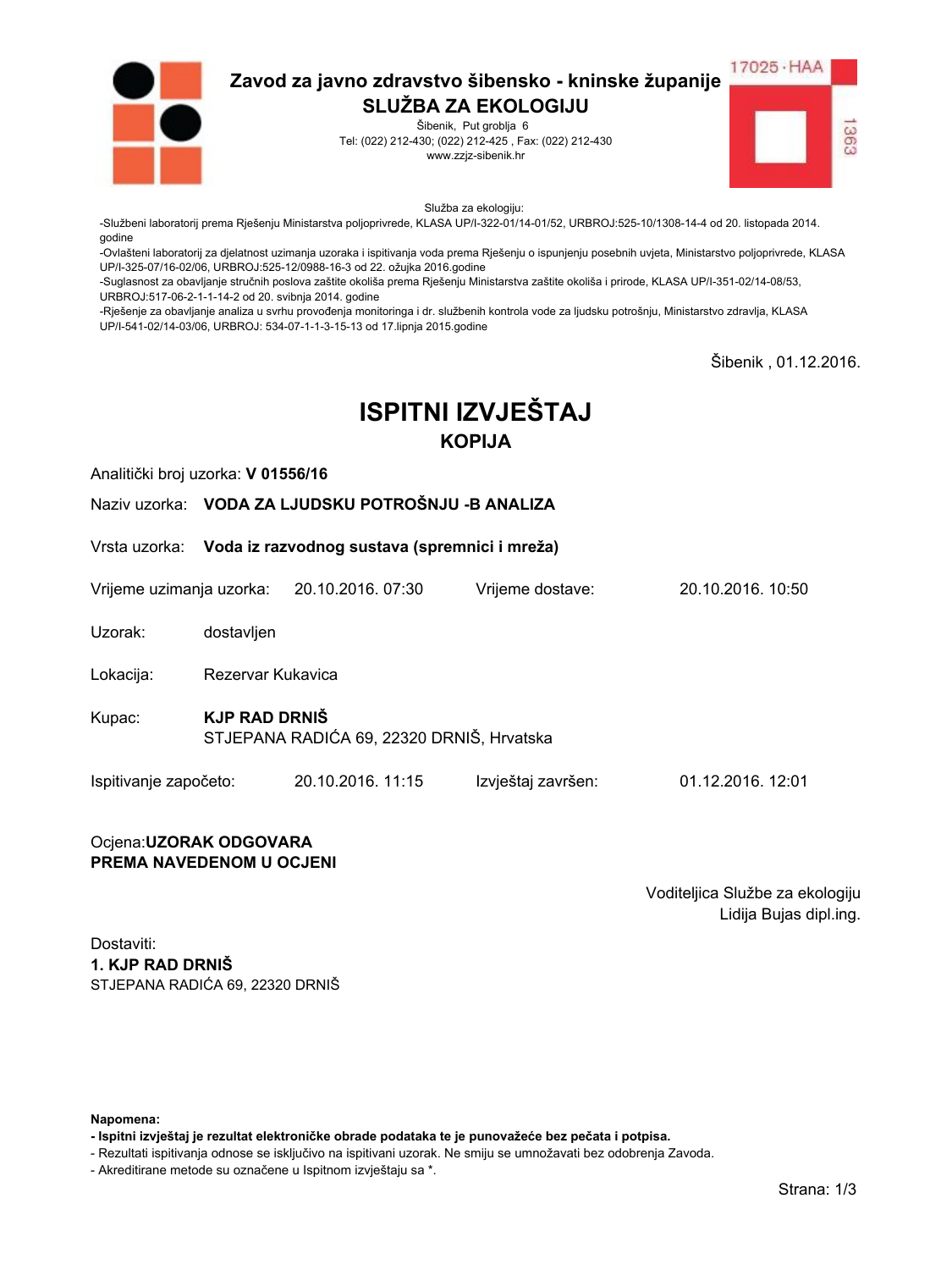## **REZULTATI ISPITIVANJA:**

| Naziv ispitivanja                                               | Metoda                                   | <b>MJ</b>                                     | Granice           | Rezultat   | Ispravno |  |  |
|-----------------------------------------------------------------|------------------------------------------|-----------------------------------------------|-------------------|------------|----------|--|--|
| LABORATORIJ ZA ISPITIVANJE VODA I MORA                          |                                          |                                               |                   |            |          |  |  |
| Temperatura                                                     | SM 2550 B (22.Izd.2012.)                 | $^{\circ}$ C                                  | < 25              | 19,8       | DA       |  |  |
| Boja                                                            | HRN EN ISO 7887:2012                     | mg/L Pt/Co skale                              | < 20              | $<$ 1      | DA       |  |  |
| Mutnoća                                                         | HRN EN ISO 7027:2001*                    | NTU jedinica                                  | < 4               | 0,34       | DA       |  |  |
| <b>Miris</b>                                                    | HRN EN 1622:2008                         |                                               |                   | <b>Bez</b> | DA       |  |  |
| Okus                                                            | HRN EN 1622:2008                         | $\overline{a}$                                |                   | <b>Bez</b> | DA       |  |  |
| pH                                                              | <b>HRN EN ISO 10523:</b><br>2012*        | pH-jedinica                                   | $6, 5 - 9, 5$     | 7,4        | DA       |  |  |
| Temperatura uzorka pri kojoj je izmjerena pH vrijednost: 20,0°C |                                          |                                               |                   |            |          |  |  |
| Električna vodljivost                                           | HRN EN 27888:2008*                       | $\mu$ Scm <sup>-1</sup> pri 20 <sup>°</sup> C | < 2.500           | 356        | DA       |  |  |
| Slobodni rezidualni klor                                        | <b>HRN EN ISO 7393-2:</b><br>2001        | mg/L $Cl2$                                    | ${}_{0.5}$        | 0,3        | DA       |  |  |
| Ukupna tvrdoća                                                  | HRN ISO 6059:1998                        | mg/L CaCO <sub>3</sub>                        |                   | 208        | DA       |  |  |
| Utrošak KMnO <sub>4</sub>                                       | HRN EN ISO 8467:2001*                    | mg/L $O2$                                     | < 5               | 0,2        | DA       |  |  |
| Amonij                                                          | HRN EN ISO 14911:2001                    | mg/L $(NH_4^+)$                               | ${}^{5}$ ${}^{0}$ | < 0,04     | DA       |  |  |
| Nitriti                                                         | HRN EN ISO 10304-1:<br>2009/Ispr.1:2012  | mg/L $(NO2)$                                  | < 0,1             | < 0.04     | DA       |  |  |
| Nitrati                                                         | HRN EN ISO 10304-1:<br>2009/Ispr.1:2012  | mg/L $(NO2)$                                  | < 50              | 1,85       | DA       |  |  |
| Olovo (Pb)                                                      | HRN EN ISO 11885:2010                    | µg/L                                          | < 10              | $<$ 1      | DA       |  |  |
| Kadmij (Cd)                                                     | HRN EN ISO 11885:2010                    | µg/L                                          | < 5               | $<$ 1      | DA       |  |  |
| Cink (Zn)                                                       | HRN EN ISO 11885:2010                    | µg/L                                          | < 3.000           | 68,4       | DA       |  |  |
| Bakar (Cu)                                                      | HRN EN ISO 11885:2010                    | mg/L                                          | $\leq$ 2          | 0,006      | DA       |  |  |
| Kloridi                                                         | HRN EN ISO 10304-1:<br>2009/Ispr.1:2012  | mg/L CI                                       | < 250             | 5,3        | DA       |  |  |
| Sulfati                                                         | HRN EN ISO 10304-1:<br>2009/Ispr.1:2012  | mg/l $SO_{4}^2$                               | < 250             | 5,2        | DA       |  |  |
| LABORATORIJ ZA MIKROBIOLOGIJU U SLUŽBI ZA EKOLOGIJU             |                                          |                                               |                   |            |          |  |  |
| Ukupni koliformi                                                | Colilert, SM 9223 B (22.<br>Izd.2012.)   | n/100 mL                                      | 0                 | 0          | DA       |  |  |
| Escherichia coli                                                | Colilert, SM 9223 B (22.<br>Izd.2012.)   | n/100 mL                                      | $\mathbf 0$       | 0          | DA       |  |  |
| Clostridium perfringens                                         | <b>COUNCIL DIRECTIVE</b><br>98/83/EC, MF | cfu/100mL                                     | $\mathbf 0$       | 0          | DA       |  |  |
| Pseudomonas aeruginosa                                          | HRN EN ISO 16266:2008,<br>MF             | cfu/100mL                                     | $\pmb{0}$         | 0          | DA       |  |  |
| Broj kolonija na 37 °C                                          | HRN EN ISO 6222/2000*                    | cfu/mL                                        | $< 20$            | 0          | DA       |  |  |
| Enterokoki                                                      | HRN EN ISO 7899-2/<br>2000*              | cfu/100mL                                     | $\mathbf 0$       | 0          | DA       |  |  |
| Broj kolonija na 22 °C                                          | HRN EN ISO 6222/2000*                    | cfu/mL                                        | < 100             | 0          | DA       |  |  |

Granice su navedene prema zakonskim propisima u Ocjeni.

Napomena: Rezultati ispitivanja odnose se isključivo na ispitivani uzorak. Rezultati izraženi kao manje od (<) odnose se na granicu kvantifikacije pojedine metode (odnosi se na Laboratorij za ispitivanje voda i mora).